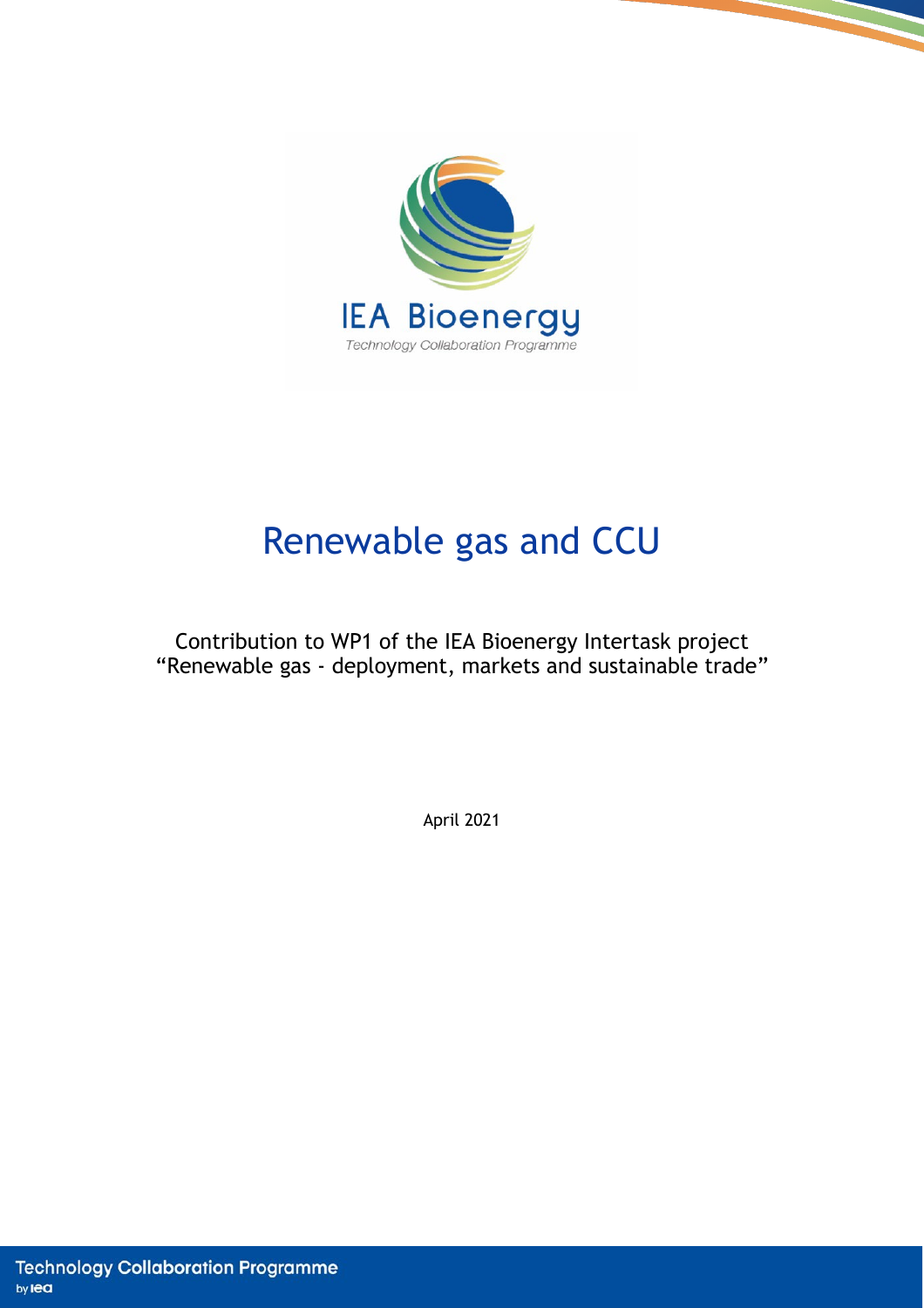

# **Renewable gas and CCU**

## Olle Olsson, Stockholm Environment Institute

Contribution to WP1 of the IEA Bioenergy Intertask project "Renewable gas - deployment, markets and sustainable trade"

April 2021

Copyright © 2021 IEA Bioenergy. All rights Reserved

**Published by IEA Bioenergy**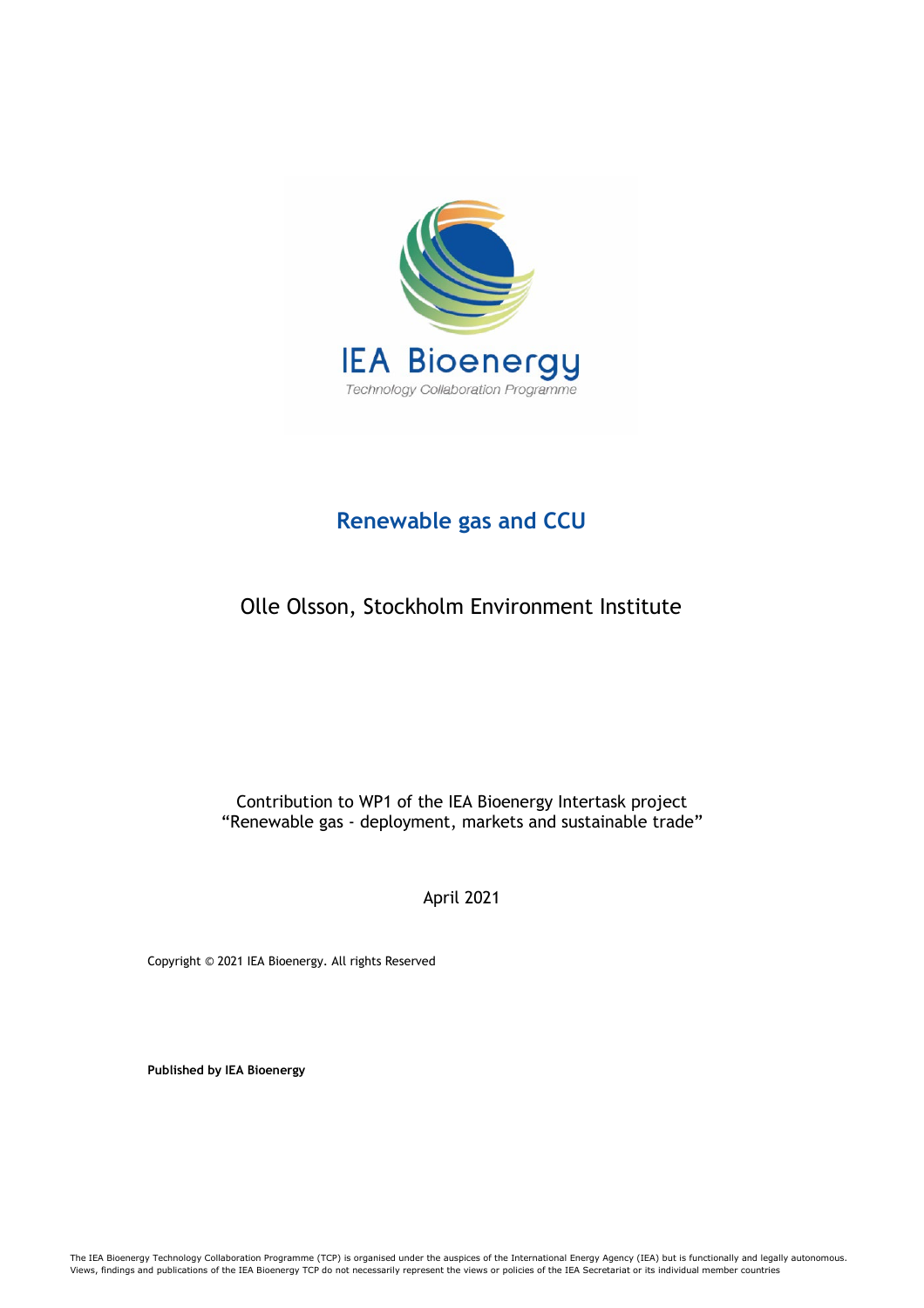#### **1. Towards a new carbon economy**

Similar to how the global energy system is dominated by fossil fuels, production of chemicals and plastics are almost exclusively based on fossil sources of carbon, in the form of crude oil, natural gas or coal. Finding a new way to manage carbon as a resource and literal building block for society in a world where fossil fuel extraction and use is largely phased out will be a challenge that accompanies the reduction of global GHG emissions. There is basically a need to develop a "new carbon economy" based on carbon sources other than fossil fuels. Some of the demand will be met by using biogenic carbon directly from biomass, but there is a potential to basically reverse the current system: Making  $CO<sub>2</sub>$  the starting point of the carbon economy, rather than it being the largest waste product.

The essential elemental building blocks of the petrochemicals sector – hydrogen (H), carbon (C), and oxygen (O) - are found in abundance in the world in the form of  $CO<sub>2</sub>$  and water, H<sub>2</sub>O, so there is in one sense no shortage of feedstocks. However, the reason why these are available in abundance in the natural world is that they are very stable chemical combinations of the individual elements.

Essentially,  $CO<sub>2</sub>$  and H<sub>2</sub>O are produced in large volumes from combustion processes. Correspondingly, to reverse the process and use  $CO<sub>2</sub>$  and  $H<sub>2</sub>$  from  $H<sub>2</sub>O$  as building blocks will require additional energy. However, with ongoing and continued cost reductions in solar & wind, a reverse carbon economy becomes increasingly viable, especially if combined with policy that supports the transition.

This paper reviews the current status of technologies, markets and policies aimed at synthesizing organic chemicals from  $CO<sub>2</sub>$  and  $H<sub>2</sub>$ , with a more deep-dive focus on the simplest hydrocarbon, methane, CH<sub>4</sub>.

## **2. Biomass-based gases: digestion & gasification**

Building renewable fuels, chemicals and materials based on  $CO<sub>2</sub>$  and  $H<sub>2</sub>$  is a rapidly expanding field. Norhasyima & Mahlia (2018) reviewed the number of patents published on different  $CO<sub>2</sub>$  capture and utilization (CCU) technologies over the time period 1980-2017 and found in total 3000 patents, half of which were published after 2010. It is important to note that CCU includes things such as enhanced oil recovery (EOR) and mineral carbonation. However, the applications focus on herein – chemicals and fuels – made up more than half of the total. Chauvy & Weireld (2020) note that more than 150 different products have been identified as possible to manufacture via CCU. While most of these are highvalue/low-volume chemicals, one of the more basic CCU products is also one with the largest current market, namely methane  $(CH_4)$  which is the main component in natural gas and a widely used feedstock in the chemical industry.

There are some volumes of renewable methane being produced already today, although not primarily via the CCU route but as a key component of different renewable gases produced from biomass. Biomass-based gases can be produced through several different process, with the one currently most widely deployed being anaerobic digestion (AD).

Biogas produced through anaerobic digestion is typically made up of 40-70% CH<sub>4</sub> with  $CO<sub>2</sub>$ making up most of the remainder. Biogas also includes different trace elements  $(H_2S, N,$ CO…) that make up only up to a few percent of the total volume, but that are key determinants of biogas quality (Rodin et al. 2020; Vasco-Correa et al. 2018).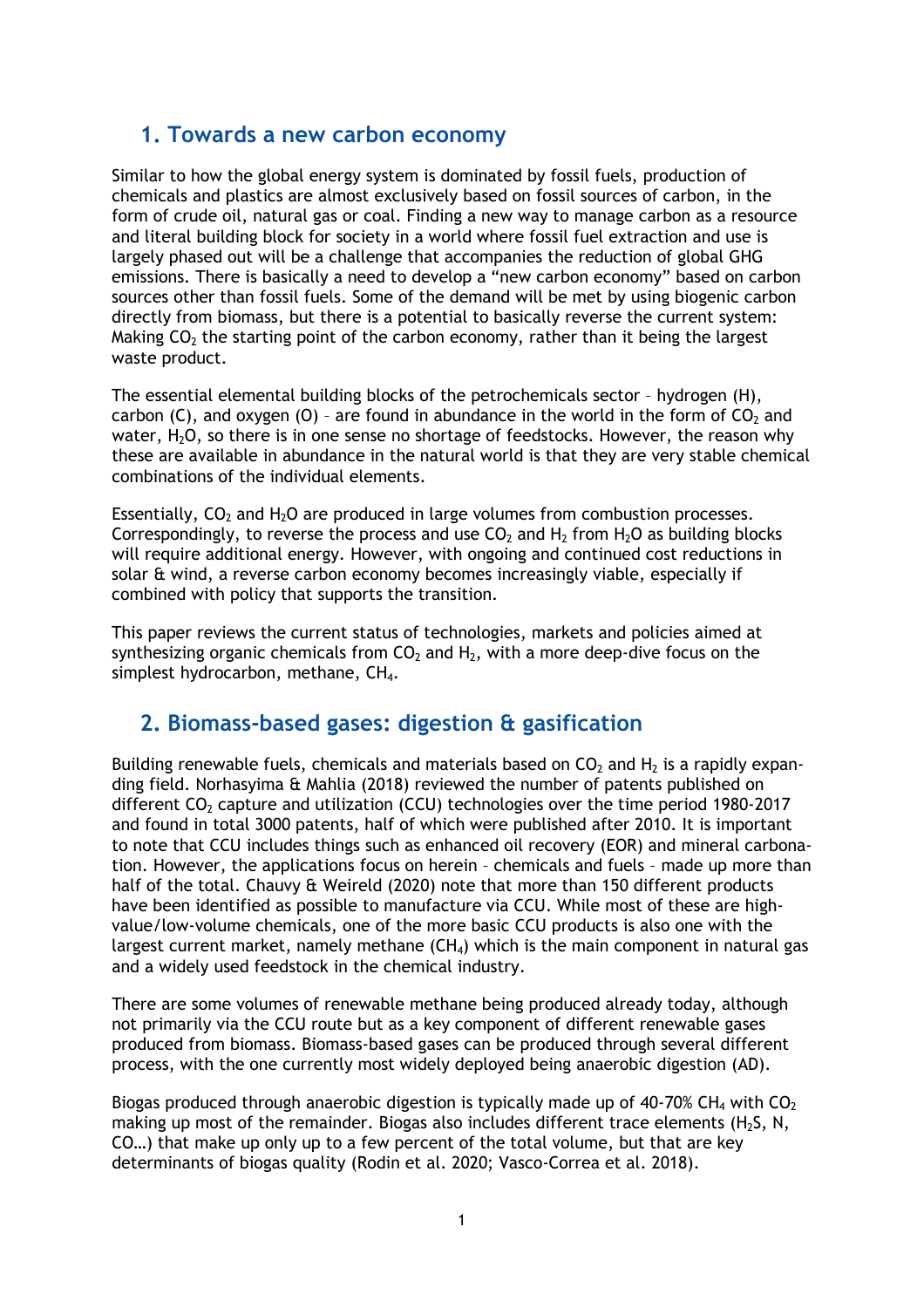Another way of producing gaseous energy carriers from biomass is through gasification, whereby biomass is heated to high temperatures but without combustion, resulting in the production of so-called syngas, composed primarily of  $H<sub>2</sub>$  and CO with only marginal shares of CH4. However, through further synthesis of the syngas, it is possible to produce very pure methane via a process called methanation. While there have been large-scale pilot & demonstration facilities focused on biomass-to-methane via gasification, full commercialization appears to remain elusive (Ahlström 2020).

In the light of the disparity in terms of commercial maturity between production of  $CH<sub>4</sub>$ via AD on the one hand and via gasification on the other, we will focus the remainder of our analysis on biogas produced from AD. Therefore, it is worthwhile to take a closer look at the characteristics of the process and corresponding supply chain and how these affect the prospects of using  $CO<sub>2</sub>$  from biogas for CCU applications.

A central starting point to be aware of when discussing AD is the heterogeneity of systems and value chains in which the process can be applied and integrated. To begin with feedstocks, this covers a broad range though with the common theme of being some form of waste product or process residue. Crop residues, food waste, manure and sewage sludge are some of the most common types of feedstock used (WBA 2020).

Similarly, there is wide heterogeneity among the settings and scales in which AD processes are used, including everything from very small household-level digesters (of which there are more than 40 million in China alone) via farm-level digesters to large centralized installations at e.g., wastewater treatment plants (Vasco-Correa et al. 2018).

"Large" in this context needs though to be taken as a relative indicator, because AD facilities on the whole are small compared to many other forms of energy facilities, e.g., other bioenergy facilities. This holds true both for the production and consumption, as can be indicated from how the average capacity of units producing electricity from combustion of biogas is only around 0.6 MW in Europe (European Biogas Association 2019).

On a global level, direct combustion of biogas for generation of heat and/or electricity is the most common means of utilization (Vasco-Correa et al. 2018), but here as well there is substantial heterogeneity. Especially important for our current purpose is the practice of upgrading biogas to biomethane. This is done by separating out the  $CO<sub>2</sub>$  component and most of the trace elements in order to obtain a  $CH<sub>4</sub>$  stream that is of sufficient quality that it can be blended with, and/or used in applications originally designed for,  $CH_4$  of fossil origin (natural gas). This allows for injection into existing gas grids or for use in gaspowered transportation (cars, buses, trains or ships).

#### **3. Biogas as a CCU carbon source - capture**

Continuing with the narrative of heterogeneity being a key characteristic of anaerobic digestion systems, there are also several different ways in which biogas can act as a source of carbon for CCU systems. Rodin et al (2020) distinguish between two main pathways, the first being utilization of  $CO<sub>2</sub>$  captured from the upgrading of biogas to biomethane and the second being capturing of  $CO<sub>2</sub>$  from combustion of biogas. However, the second route could arguably also be divided complemented by a third route, namely capturing of  $CO<sub>2</sub>$  from combustion of upgraded biomethane. In the following, we will review these three options in terms of potential and techno-economic properties.

Capture and utilization of  $CO<sub>2</sub>$  from biogas upgrading is along with  $CO<sub>2</sub>$  originating from fermentation processes - e.g., in bioethanol production plants - typically seen as one of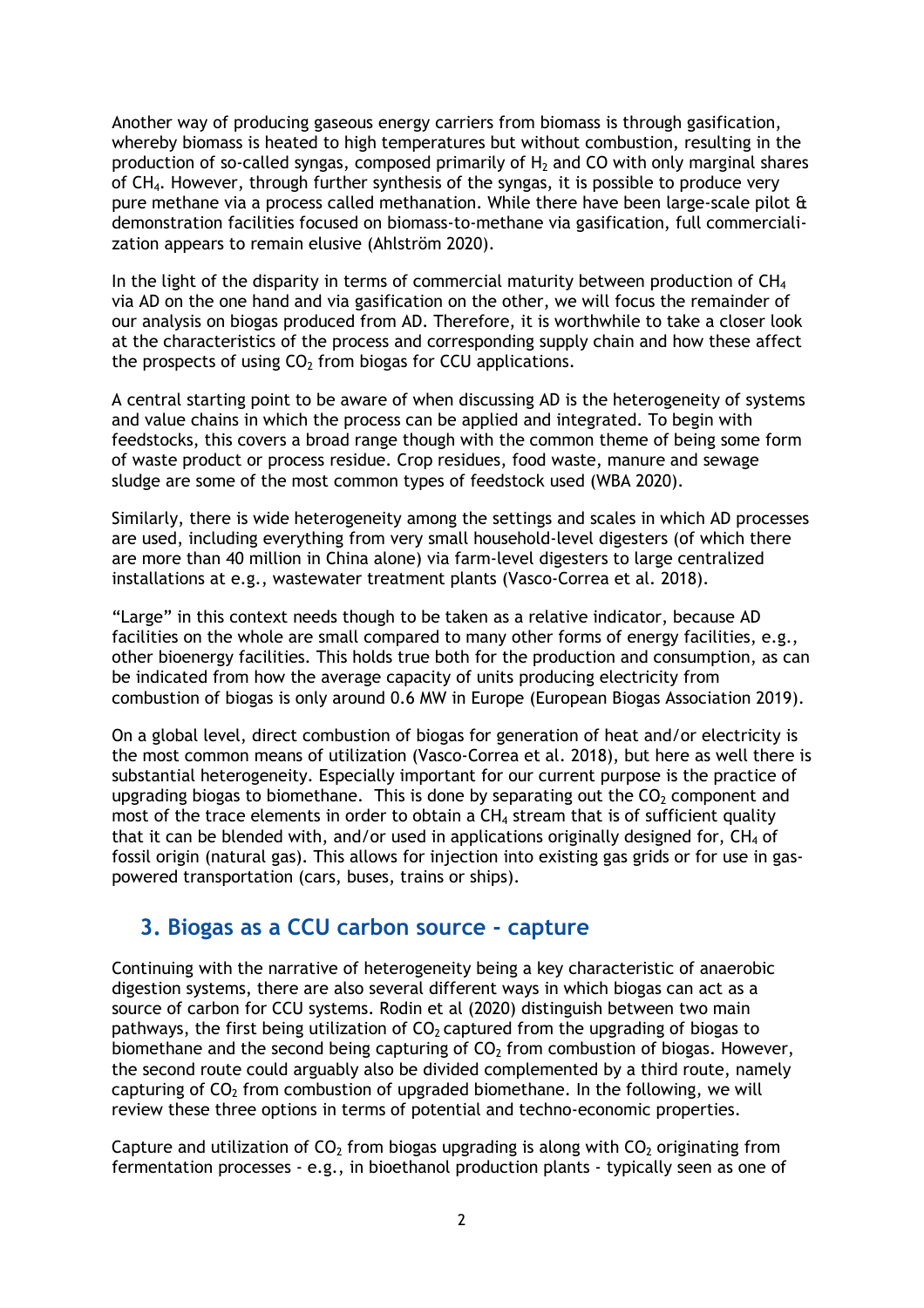the lowest hanging fruits when it comes to sources of biogenic  $CO<sub>2</sub>$ . In both these cases, the  $CO<sub>2</sub>$  is separated out in a very pure form as part of existing processes and as such the additional cost of capture are very low.

A conceptually straightforward way to implement CCU technology as part of this process is to introduce a methanation stage to the upgrading process, so that the separated  $CO<sub>2</sub>$ stream is combined with  $H_2$  and synthesized into CH<sub>4</sub>, which supplement the CH<sub>4</sub> obtained in the separation stage. If the  $H_2$  is produced via electrolysis powered by clean electricity, this system can have very low life cycle emissions (Zhang et al. 2020).

It is however also quite possible to utilize the separated  $CO<sub>2</sub>$  stream for other purposes as well, although some applications may require further upgrading of the  $CO<sub>2</sub>$ . The reason is that since the main objective of the separation process hitherto has been to obtain a clean CH<sub>4</sub> stream, with the CO<sub>2</sub> being more of a residue, the CO<sub>2</sub> stream can contain trace elements that can act as contaminants (Rodin et al. 2020).

The second route, direct combustion of biogas with air, will be less advantageous in terms of capture efficiencies as the  $CO<sub>2</sub>$  concentration will be substantially lower, on the order of 8-15%. This is higher than concentrations in flue gases from pure  $CH_4$  - for the obvious reason that the biogas already is made up of a large share of  $CO<sub>2</sub>$  - but will still mean that further processing steps will need to be added in order to obtain a concentrated  $CO<sub>2</sub>$ stream (Rodin et al. 2020).

The characteristics and potential of the third route, capture of  $CO<sub>2</sub>$  from combustion of upgraded biomethane, will to a large extent be determined by the setting in which the combustion takes place. As was noted earlier, there are great variations here.

To start with the clearest case: if the combustion takes place in a transportation vehicle, then  $CO_2$  capture is for all intents and purposes out of the question<sup>[1](#page-4-0)</sup>. Secondly, if the biomethane has been injected into the natural gas grid, then most likely any  $CO<sub>2</sub>$  capture will be implemented at large combustion or processing facilities.

Regardless, the biomethane portions will just be mixed in as a small portion of the total methane combusted or processed and while it may as such improve the total life cycle emissions scorecard, it requires no further discussion here.

Finally, if the biomethane is combusted in pure form, there is potential to extract a strictly biogenic  $CO<sub>2</sub>$  stream, but the  $CO<sub>2</sub>$  concentrations will be low, around 3-10%, meaning that further upgrading will be needed for utilization.

<span id="page-4-0"></span><sup>1</sup> Although it should be mentioned that there are projects investigating the possibilities of capturing CO2 from ship engines for onboard storage (Roussanaly 2021).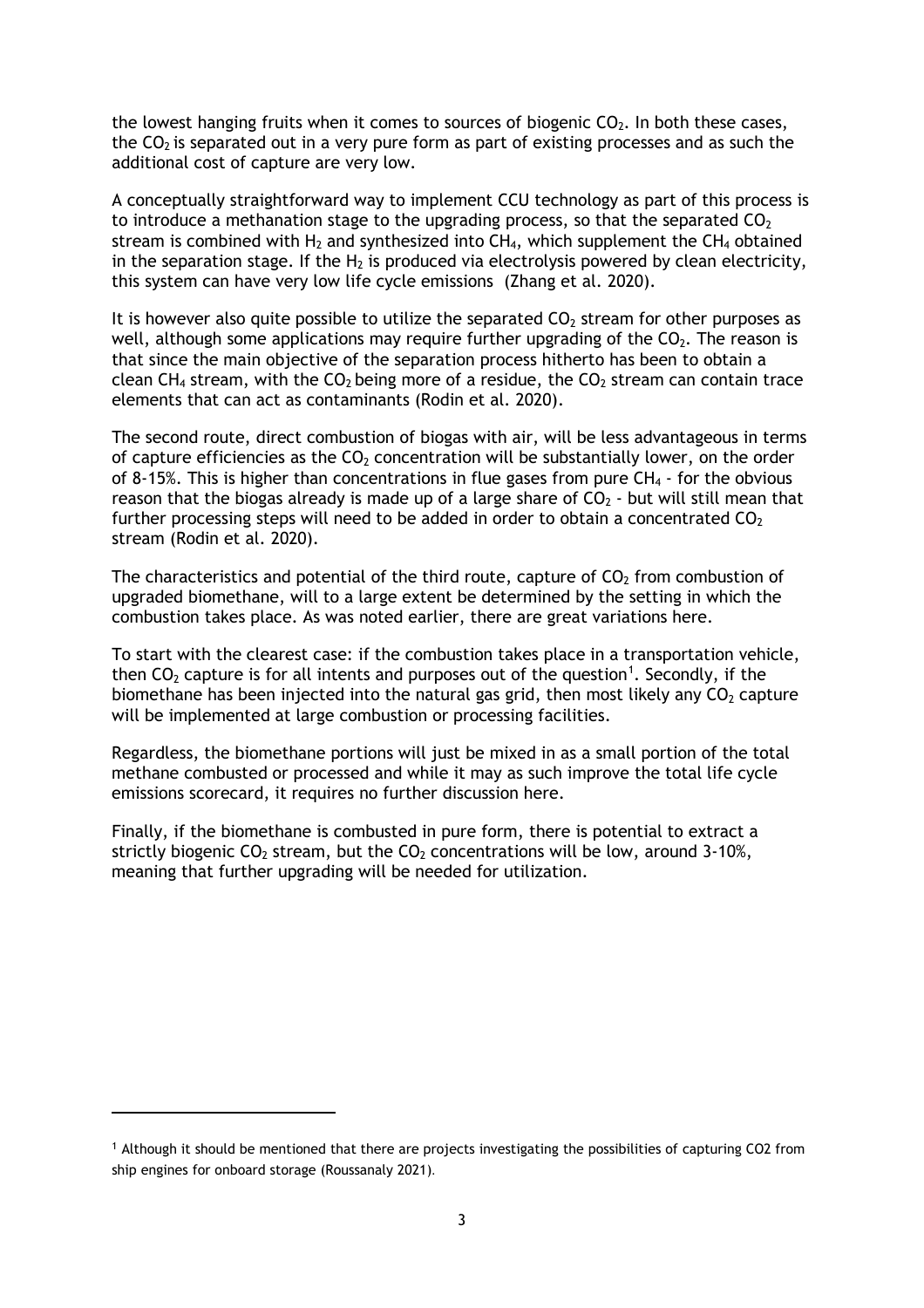## **4. System aspects of biogas as a CCU source**

Costs and feasibility of  $CO<sub>2</sub>$  capture is to a large extent reliant on a few key parameters.  $CO<sub>2</sub>$  concentration in the source gas is arguably the central parameter to take into account, but the extent of economies of scale and availability of on-site process heat can also be highly important (Olsson et al. 2020). It was noted earlier that AD systems typically are quite small and distributed, which means that from a  $CO<sub>2</sub>$  capture cost perspective, they are at a major disadvantage compared to e.g., power stations or pulp & paper mills that may be two orders of magnitude larger in terms of point source  $CO<sub>2</sub>$  volumes.

However, AD has a major advantage in the very high  $CO<sub>2</sub>$  concentrations that become available from the separation of  $CO<sub>2</sub>$  and  $CH<sub>4</sub>$  in the biogas upgrading stage. Given that this  $CO<sub>2</sub>$  also becomes available "for free" as a by-product, this makes for very low capture costs which compensate for the scale disadvantage. Yet, the capture step is only the first step of CCU or CCS value chains, and techno-economic characteristics of the full chain need to be considered. There are substantial economies of scale in the transportation phase of the CCS supply chain, indicating that carbon capture and storage may not be a suitable option for biogas facilities. Instead, utilization options that make use of the  $CO<sub>2</sub>$ at, or close to, the production site may be preferable.

One factor that speaks in favor of this is that electrolyzers tend not to be associated with economies of unit scale which means that they could lend themselves well for distributed deployment. Furthermore, the modular and "granular" properties of electrolyzers is an indication that they could have steep experience curves as the industry scales up (Wilson et al. 2020), further improving the competitiveness of processes such as CCU that are based on green  $H_2$ .